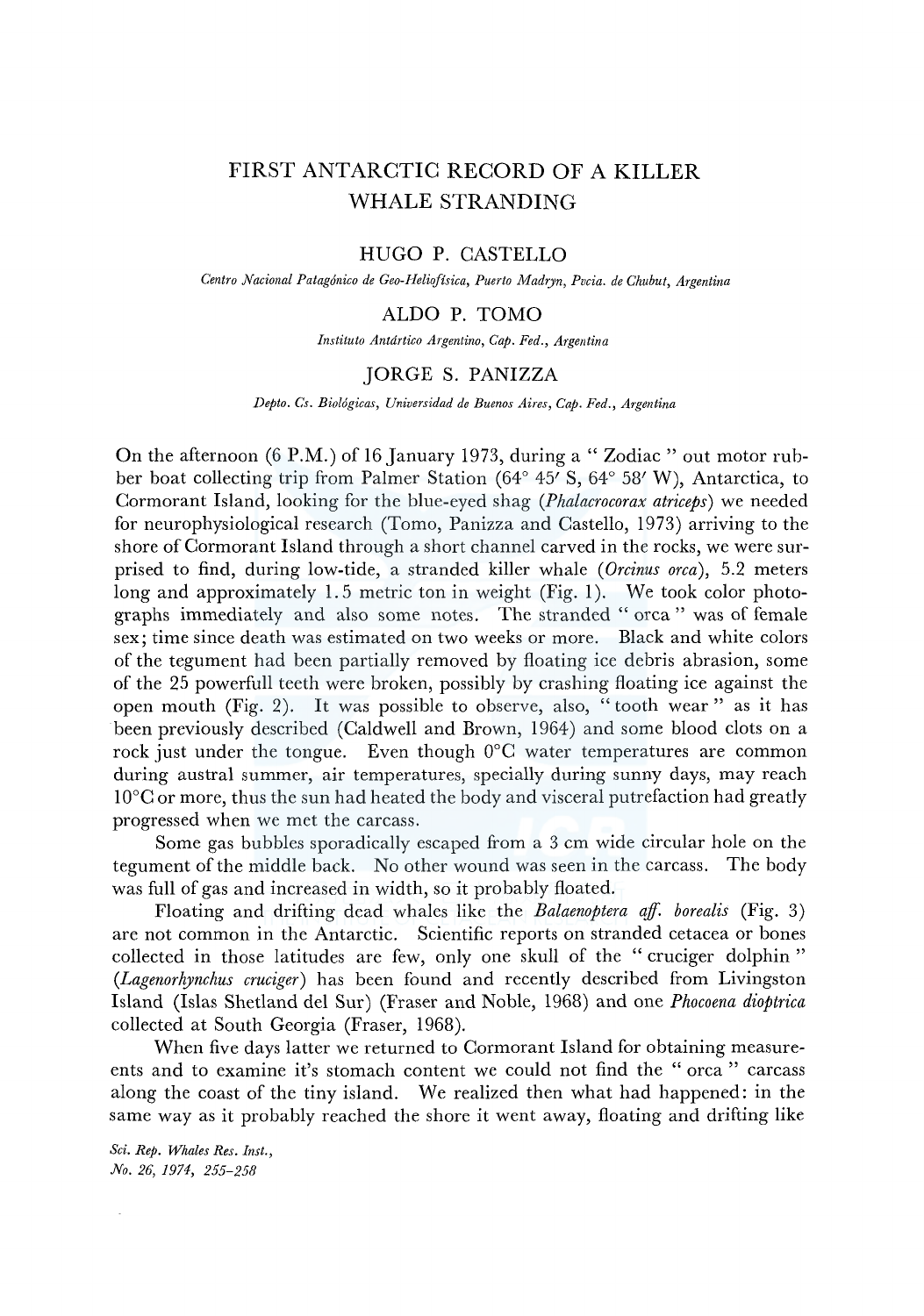

Fig. 1. Female Orcinus orca, stranded at Cormorant Island (64°47'S, 64°59'W) on a rocky shore (16 January, 1973).



Fig. 2. Some teeth were broken, others showed certain wear related to feeding behaviour.

Sci. Rep. Whales Res. Inst., No. 26, 1974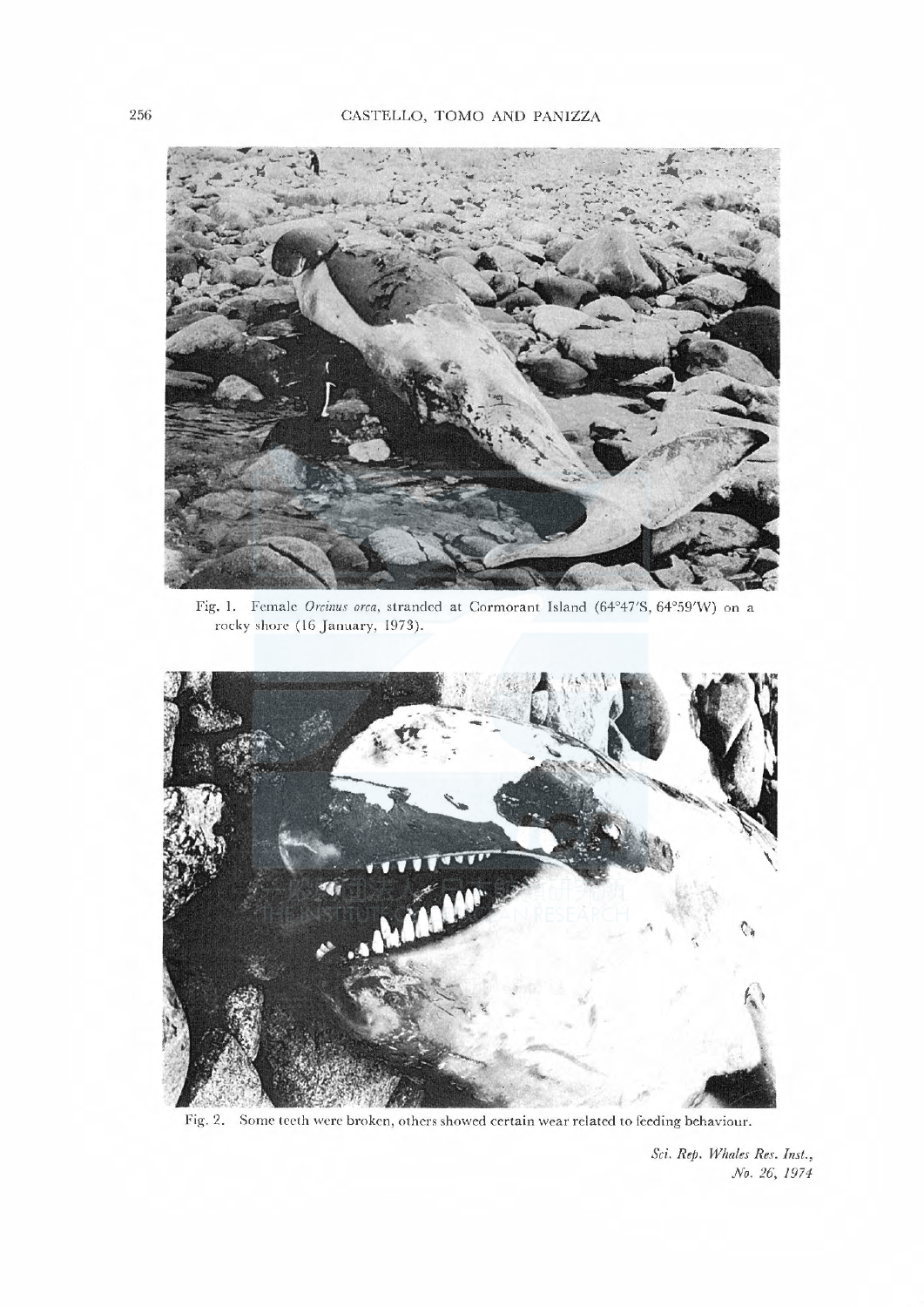a buoy, carried away by local water currents, wind action and tidal displacements. Orcinus orca is world wide distributed, its range extending from the Greenland Sea in the North to the Ross Sea in the South (Fraser, 1964) chiefly in coastal waters and cooler regions (Rice and Scheffer, 1968). On the base of our observations one can found "killer whales" simultaneously during February at Valdes Peninsula (42° 05' S, 63° 30' W) feeding on adults and pups of fur seal, "lobo de un pelo ", (Otaria flavescens) from the nearby shore rockeries and in the Gerlache Strait (Bellingshausen Sea) in Antarctica, chasing "Adelie penguins" (Pigoscelis adeliae), that try to escape with fast swimming and "porpoising" swimming movements.



Fig. 3. Floating and drifting naturally dead, Balaenoptera aff. borealis, photographed at Mar de la Flota, near Base Esperanza, February 1970, by A. Tomo, from the Icebreaker A.R.A. "Gral. San Martín".

Although killer whale is the best known and the most popular cetacean in the Antarctic Ocean and rather common along the Antarctic Peninsula, there is no published report on its behaviour and biology, except an excellent paper on the habits of 60 killer whales, 120 minke whales (BaLaenoptera acutorostrata) and 1 Berardius arnouxi being restricted to pools in the sea ice of (Hope Bay) Bahia Esperanza (63 $^{\circ}$ S, 57° vV) (Taylor, 1957), and an old report with some description on habits, young and adult color patterns, shape and variation in lcngtht of the male dorsal fin, and remarks on their possible diet. During the period from middle September to middle of March, were observed in the area of Mc Murdo Sound (Ross Sea) (Wilson, 1907).

There is still much to be known about the killer whale, detailed information

Sci. Rep. Whales Res. Inst., No. 26, 1974